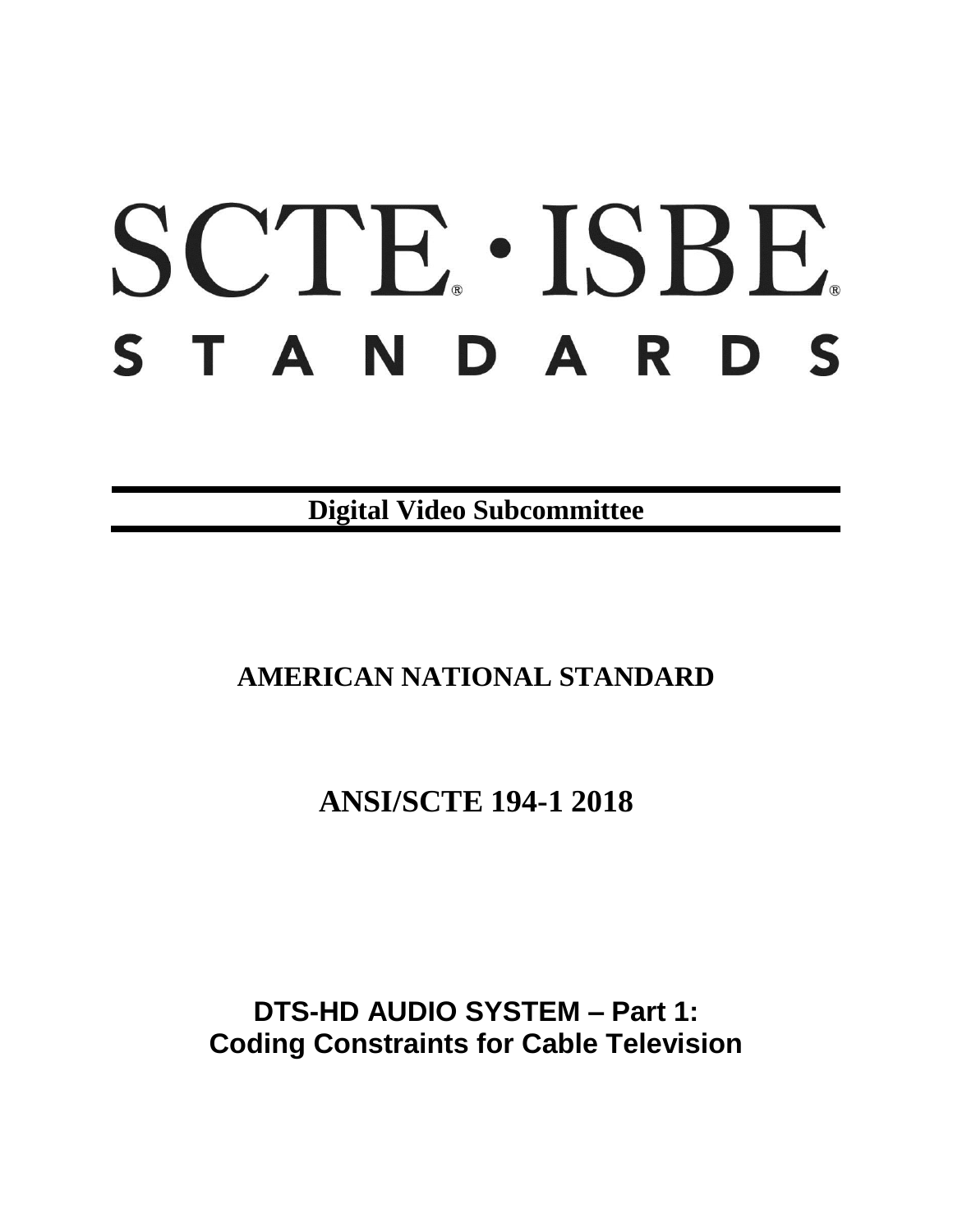# **NOTICE**

<span id="page-1-0"></span>The Society of Cable Telecommunications Engineers (SCTE) / International Society of Broadband Experts (ISBE) Standards and Operational Practices (hereafter called "documents") are intended to serve the public interest by providing specifications, test methods and procedures that promote uniformity of product, interchangeability, best practices and ultimately the long-term reliability of broadband communications facilities. These documents shall not in any way preclude any member or non-member of SCTE•ISBE from manufacturing or selling products not conforming to such documents, nor shall the existence of such standards preclude their voluntary use by those other than SCTE•ISBE members.

SCTE•ISBE assumes no obligations or liability whatsoever to any party who may adopt the documents. Such adopting party assumes all risks associated with adoption of these documents, and accepts full responsibility for any damage and/or claims arising from the adoption of such documents.

Attention is called to the possibility that implementation of this document may require the use of subject matter covered by patent rights. By publication of this document, no position is taken with respect to the existence or validity of any patent rights in connection therewith. SCTE•ISBE shall not be responsible for identifying patents for which a license may be required or for conducting inquiries into the legal validity or scope of those patents that are brought to its attention.

Patent holders who believe that they hold patents which are essential to the implementation of this document have been requested to provide information about those patents and any related licensing terms and conditions. Any such declarations made before or after publication of this document are available on the SCTE•ISBE web site at [http://www.scte.org.](http://www.scte.org/)

All Rights Reserved

© Society of Cable Telecommunications Engineers, Inc. 2018 140 Philips Road Exton, PA 19341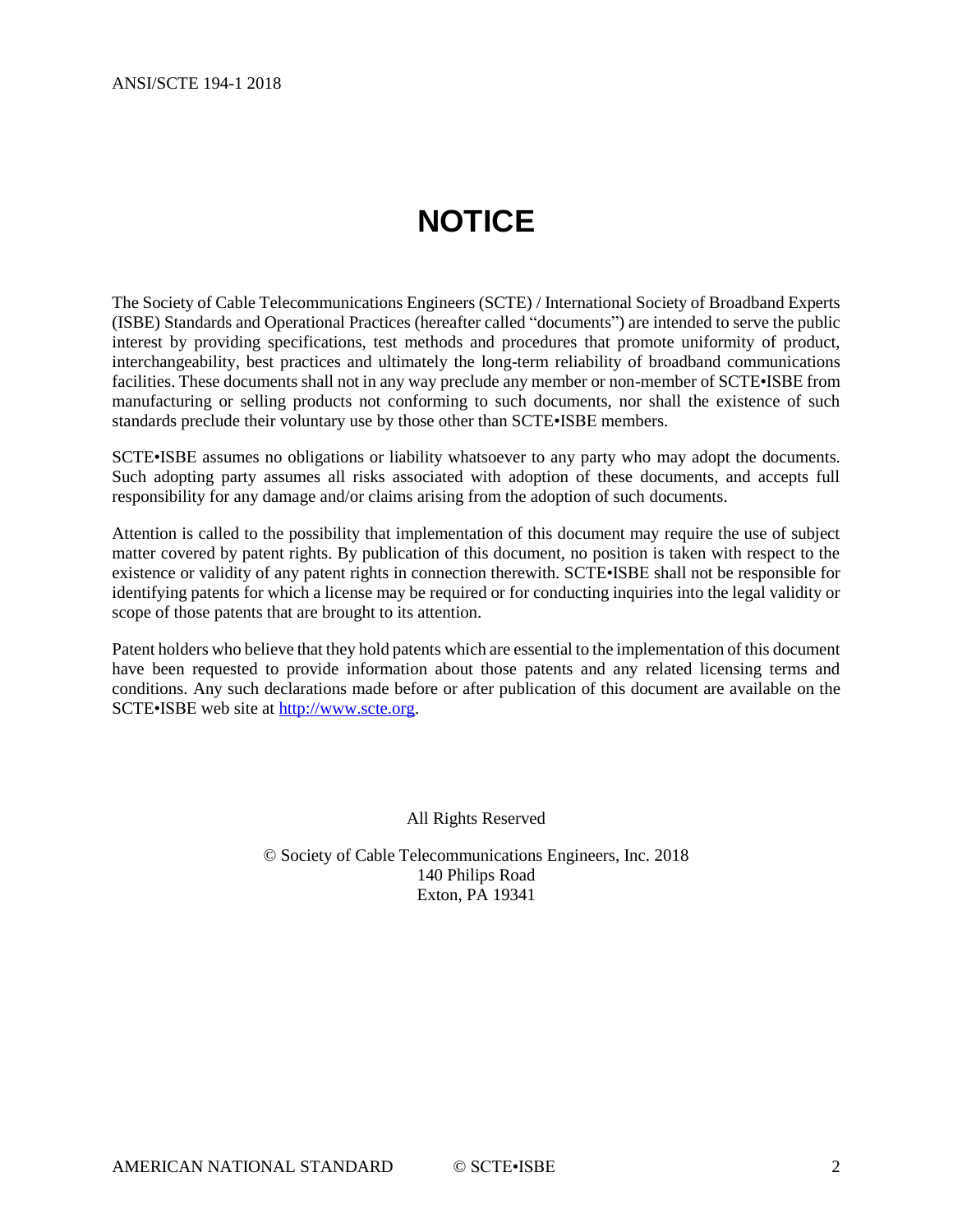<span id="page-2-0"></span>**Title** 

# **Table of Contents**

## **Page Number**

| $\mathcal{P}$ |      |        |  |  |  |  |  |
|---------------|------|--------|--|--|--|--|--|
|               | 21   |        |  |  |  |  |  |
|               | 2.2. |        |  |  |  |  |  |
|               | 2.3. |        |  |  |  |  |  |
| $3_{-}$       |      |        |  |  |  |  |  |
|               | 3.1. |        |  |  |  |  |  |
|               | 3.2. |        |  |  |  |  |  |
|               | 3.3. |        |  |  |  |  |  |
| 4.            |      |        |  |  |  |  |  |
| 5             |      |        |  |  |  |  |  |
|               | 51   |        |  |  |  |  |  |
|               | 5.2. |        |  |  |  |  |  |
| 6.            |      |        |  |  |  |  |  |
|               | 6.1. |        |  |  |  |  |  |
|               |      | 611    |  |  |  |  |  |
|               |      | 612    |  |  |  |  |  |
|               |      | 6.1.3. |  |  |  |  |  |
|               | 6.2. |        |  |  |  |  |  |
|               | 6.3. |        |  |  |  |  |  |
|               |      | 6.3.1. |  |  |  |  |  |
|               |      | 6.3.2. |  |  |  |  |  |
|               |      | 6.3.3. |  |  |  |  |  |
|               |      |        |  |  |  |  |  |

## **List of Tables**

| <u>Title</u> | <b>Page Number</b> |
|--------------|--------------------|
|              |                    |
|              |                    |
|              |                    |
|              |                    |
|              |                    |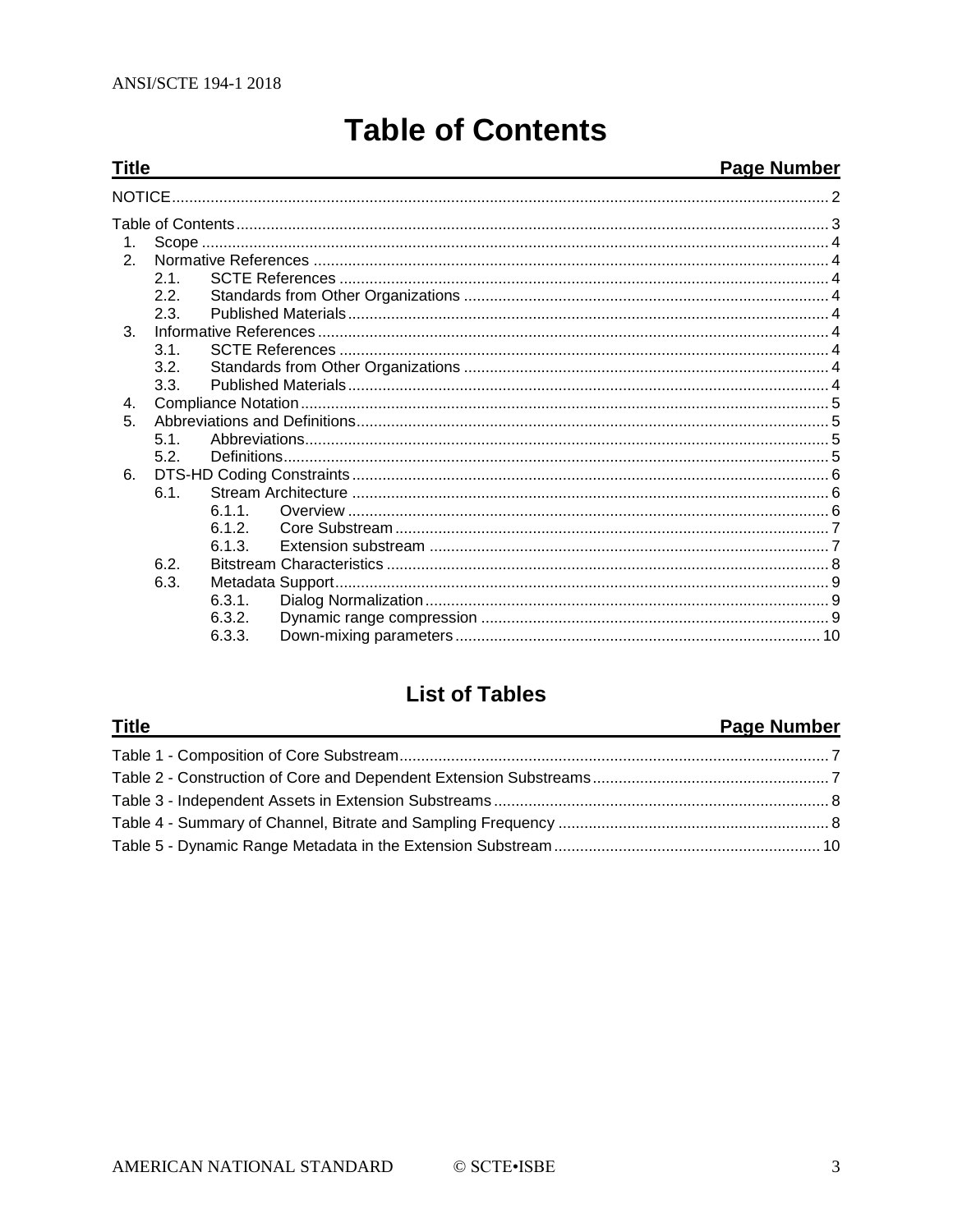## <span id="page-3-0"></span>**1. Scope**

This document describes the coding constraints of the DTS-HD audio system and identifies the normative references that apply. The carriage of the streams described in this specification is defined in SCTE 194-2 [\[3\].](#page-3-9)

## <span id="page-3-1"></span>**2. Normative References**

The following documents contain provisions, which, through reference in this text, constitute provisions of this document. At the time of Subcommittee approval, the editions indicated were valid. All documents are subject to revision; and while parties to any agreement based on this document are encouraged to investigate the possibility of applying the most recent editions of the documents listed below, they are reminded that newer editions of those documents might not be compatible with the referenced version.

#### <span id="page-3-2"></span>**2.1. SCTE References**

<span id="page-3-3"></span>• No normative references are applicable.

#### **2.2. Standards from Other Organizations**

- <span id="page-3-10"></span>[1] ETSI TS 102 114 v1.5.1, "DTS Coherent Acoustics; Core and Extensions with Additional Profiles"
- <span id="page-3-11"></span>[2] ITU-R Recommendation BS.1770-4, "Algorithms to measure audio programme loudness and true-peak audio level"

#### <span id="page-3-4"></span>**2.3. Published Materials**

• No normative references are applicable.

## <span id="page-3-5"></span>**3. Informative References**

<span id="page-3-6"></span>The following documents might provide valuable information to the reader but are not required when complying with this document.

#### **3.1. SCTE References**

<span id="page-3-9"></span>[3] SCTE 194-2 2018, "DTS-HD Audio System – Part 2 : Constraints for Carriage over MPEG-2 Transport"

#### <span id="page-3-7"></span>**3.2. Standards from Other Organizations**

[4] ATSC A/85:2018, "ATSC Recommended Practice: Techniques for Establishing and Maintaining Audio Loudness for Digital Television"

#### <span id="page-3-8"></span>**3.3. Published Materials**

• No informative references are applicable.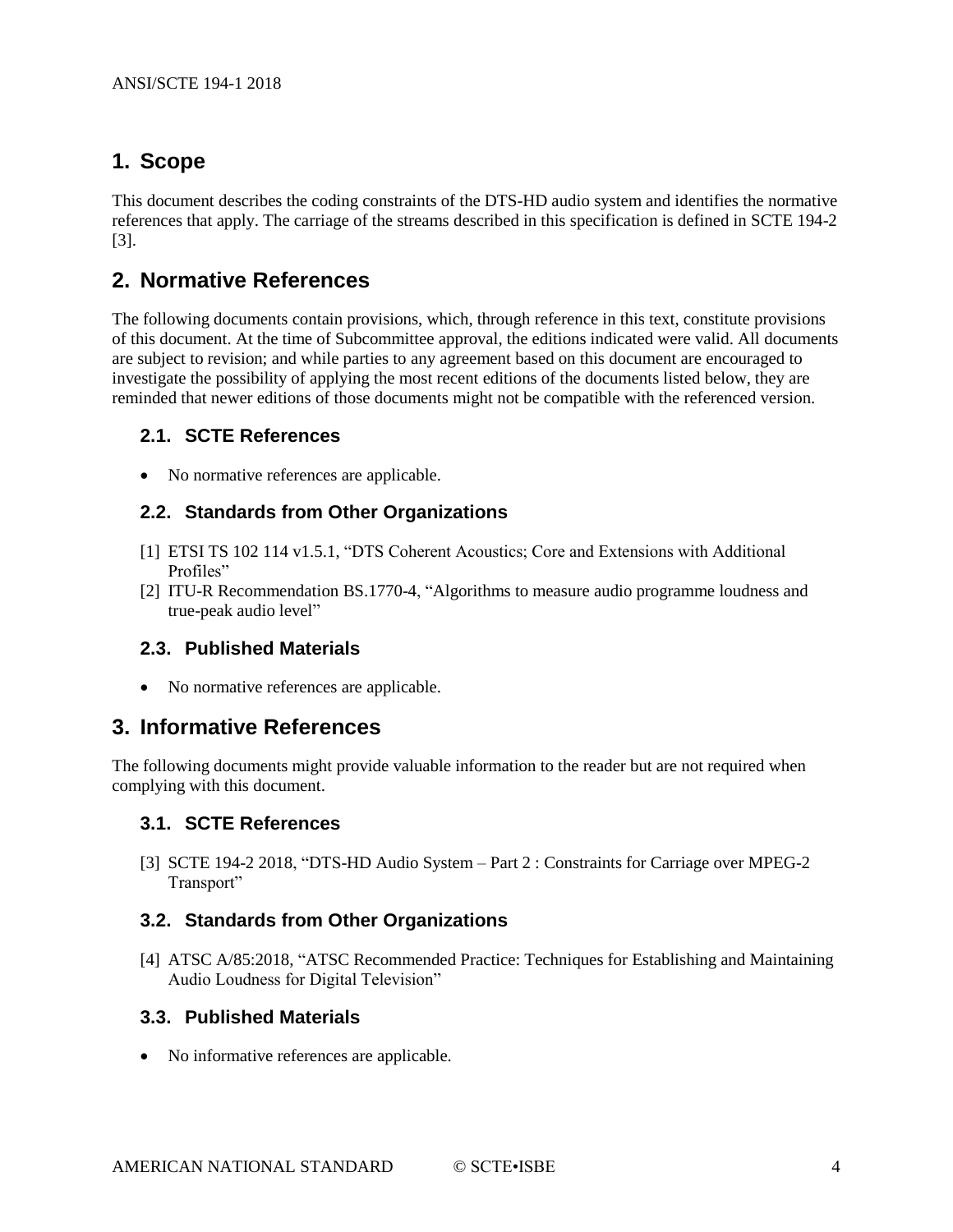## <span id="page-4-0"></span>**4. Compliance Notation**

| shall      | This word or the adjective "required" means that the item is an              |
|------------|------------------------------------------------------------------------------|
|            | absolute requirement of this document.                                       |
| shall not  | This phrase means that the item is an absolute prohibition of this           |
|            | document.                                                                    |
| forbidden  | This word means the value specified shall never be used.                     |
|            | This word or the adjective "recommended" means that there may exist          |
|            | valid reasons in particular circumstances to ignore this item, but the       |
| should     | full implications should be understood and the case carefully weighted       |
|            | before choosing a different course.                                          |
|            | This phrase means that there may exist valid reasons in particular           |
| should not | circumstances when the listed behavior is acceptable or even useful,         |
|            | but the full implications should be understood and the case carefully        |
|            | weighed before implementing any behavior described with this label.          |
|            | This word or the adjective " <i>optional</i> " means that this item is truly |
|            | optional. One vendor may choose to include the item because a                |
| may        | particular marketplace requires it or because it enhances the product,       |
|            | for example; another vendor may omit the same item.                          |
|            | Use is permissible for legacy purposes only. Deprecated features may         |
| deprecated | be removed from future versions of this document. Implementations            |
|            | should avoid use of deprecated features.                                     |

## <span id="page-4-1"></span>**5. Abbreviations and Definitions**

## <span id="page-4-2"></span>**5.1. Abbreviations**

| <b>ISBE</b> | International Society of Broadband Experts                         |
|-------------|--------------------------------------------------------------------|
|             |                                                                    |
| <b>LBR</b>  | DTS-HD extension used to implement the low bit rate coding profile |
|             |                                                                    |
| <b>LFE</b>  | Low Frequency Effects                                              |
| <b>SCTE</b> | Society of Cable Telecommunications Engineers                      |
|             |                                                                    |
| XCH         | Extension that adds a center surround channel                      |
|             |                                                                    |
| <b>XLL</b>  | Lossless audio coding extension                                    |
|             |                                                                    |
| <b>XXCH</b> | Channel extension capable of accommodating from 1 to 32 audio      |
|             | channels                                                           |

## <span id="page-4-3"></span>**5.2. Definitions**

| audio frame  | Complete logical access unit of an audio stream that corresponds to a<br>defined number of decodable PCM audio samples for a given time<br>segment of the audio presentation |
|--------------|------------------------------------------------------------------------------------------------------------------------------------------------------------------------------|
| asset        | A segregated block of coded audio containing one or more audio<br>channels                                                                                                   |
| audio stream | A sequence of synchronized audio frames                                                                                                                                      |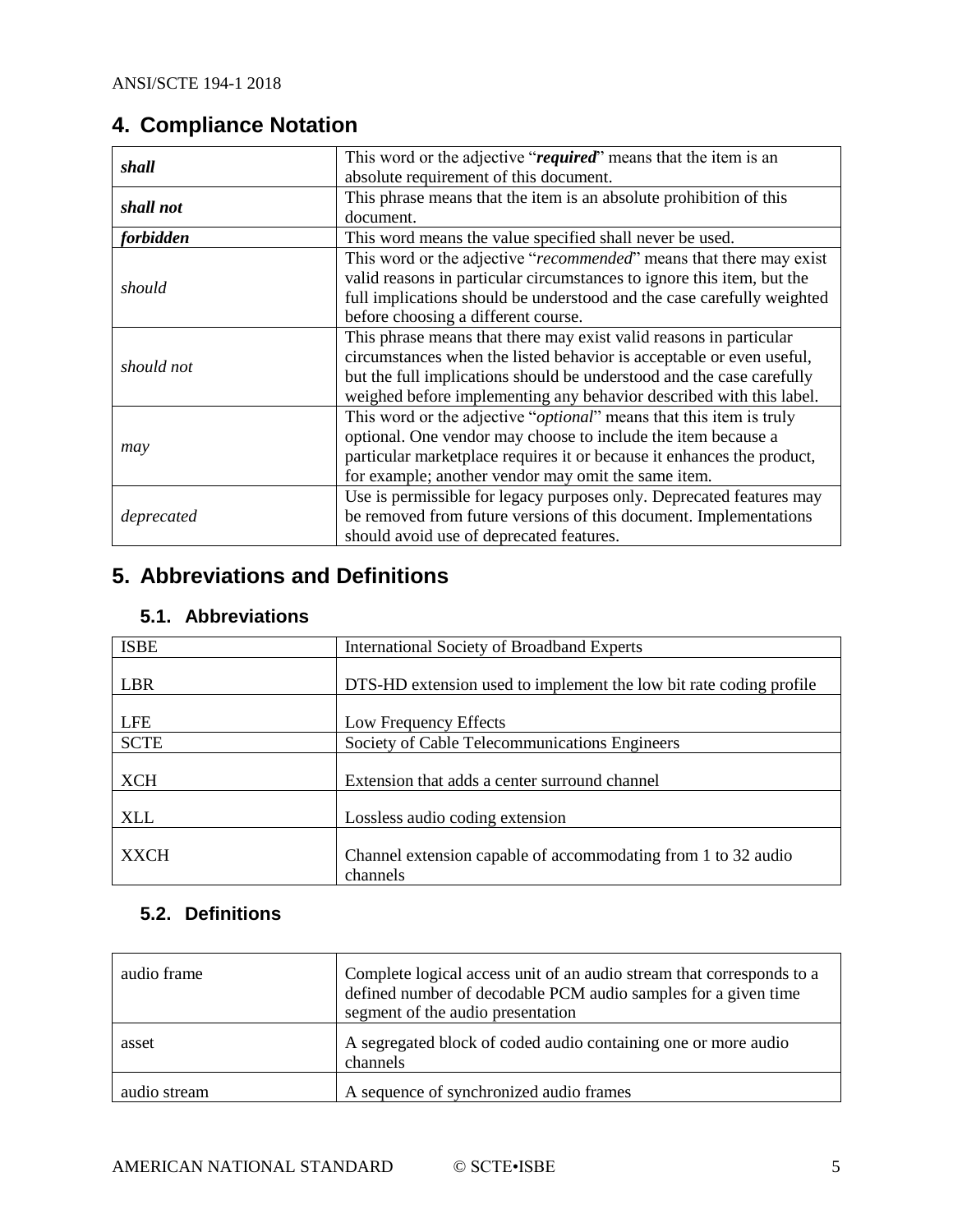| chunk               | A range of bytes that can be reliably parsed from the bitstream, often<br>formatted having a start code, a byte size and a checksum verification                                         |
|---------------------|------------------------------------------------------------------------------------------------------------------------------------------------------------------------------------------|
| core                | The primary component of a core substream, excluding extension<br>coding blocks                                                                                                          |
| coding block        | A part of an asset that <i>may</i> or <i>may</i> not be decoded independently                                                                                                            |
| core substream      | An audio stream component that adheres to the original DTS Coherent<br>Acoustics definition (see Chapter 5 of TS 102 114 [1])                                                            |
| <b>DIALNORM</b>     | Parameter in the core header that <i>may</i> be used to calculate dialog<br>normalization correction.                                                                                    |
| duration            | Time represented by one decoded audio frame, may be represented in<br>audio samples per channel at a specific audio sampling frequency or in<br>seconds                                  |
| <b>DYNF</b>         | Parameter in the core header indicating the presence of dynamic range<br>compression coefficients at the beginning of each subframe.                                                     |
| extension           | An audio stream component providing a specific enhancement or<br>coding profile                                                                                                          |
| extension substream | An audio stream component utilizing the DTS-HD substream header<br>(see Chapter 7 of TS 102 114 [1])                                                                                     |
| <b>LKFS</b>         | Loudness, K-weighted, relative to full scale, measured with equipment<br>that implements the algorithm specified by ITU-R Rec. BS.1770 [2]; a<br>unit of LKFS is equivalent to a decibel |
| PES payload         | Portion of the PES packet following the PES header                                                                                                                                       |
| presentation        | The selection within the bitstream being rendered to output channels.                                                                                                                    |
| substream           | Sequence of synchronized frames comprising one of the logical<br>components of the audio stream                                                                                          |
| subframe            | One synchronized frame of a given substream                                                                                                                                              |
| subsubframe         | Atomic unit of the DTS core containing 256 samples.                                                                                                                                      |
| X96                 | Extension that doubles the sampling frequency of the core component.                                                                                                                     |

## <span id="page-5-0"></span>**6. DTS-HD Coding Constraints**

The DTS-HD bitstream *shall* be compliant with that defined in TS 102 114 [\[1\].](#page-3-10) Additional information and constraints for DTS HD bitstreams are defined in the following sub-clauses.

## <span id="page-5-2"></span><span id="page-5-1"></span>**6.1. Stream Architecture**

## *6.1.1. Overview*

The DTS-HD bitstream *may* be composed of a core substream, or an extension substream, or both a core and extension substream. The core substream consist of a sequence of synchronized core frames, where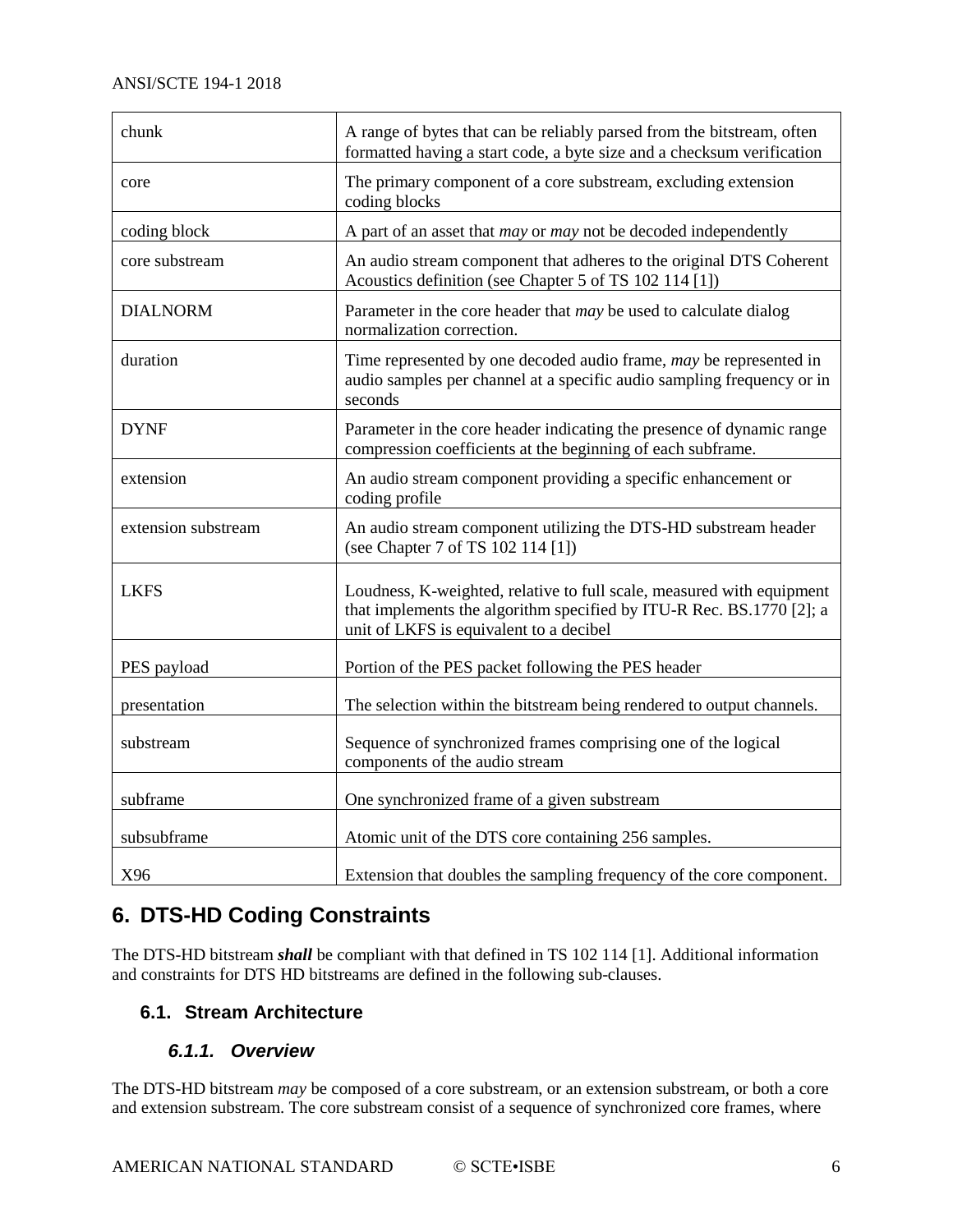each core frame consists of a header, coded data for up to 5.1 channels of audio and up to one extension. A core substream contains a single asset.

The extension substream also consists of a series of synchronized extension frames. If both a core and extension substream exist, the core and extension frames are interleaved in presentation order. An extension frame consists of an extension header, and coded data for up to eight assets. Only the first asset *may* be dependent on the core substream.

## *6.1.2. Core Substream*

<span id="page-6-2"></span><span id="page-6-0"></span>The core substream is specified in Chapter 5 of TS 102 114 [\[1\].](#page-3-10) Each core substream contains one audio asset consisting of one core coding block and up to one additional coding extension block, as shown in [Table 1.](#page-6-2) For more information on the construction of the core substream, see Chapter 5.3 in [\[1\].](#page-3-10)

| Core substream |            |     |             |  |  |  |
|----------------|------------|-----|-------------|--|--|--|
| Core           | <b>XCH</b> | X96 | <b>XXCH</b> |  |  |  |
|                |            |     |             |  |  |  |
|                |            |     |             |  |  |  |
|                |            |     |             |  |  |  |
|                |            |     |             |  |  |  |

**Table 1 - Composition of Core Substream**

## *6.1.3. Extension substream*

<span id="page-6-1"></span>The extension substream header is described in Chapter 7 of TS 102 114 [\[1\].](#page-3-10) The extension components XCH, XXCH, X96, and XBR are described in Chapter 6 of [\[1\].](#page-3-10) The XLL extension is described in chapter 8 of [1] and LBR is described in Chapter 9 of [\[1\].](#page-3-10)

An extension substream *may* contain up to 8 audio assets. A description of audio presentations and audio assets is described in Chapter 7.2 of TS 102 114 [\[1\].](#page-3-10) Only the first asset of the first extension substream, (asset 0 of substream 0), *may* be dependent on the core substream. In this case, only the first asset in the extension substream is associated with the core. The permitted combinations of audio extensions are shown in [Table 2.](#page-6-3)

**Table 2 - Construction of Core and Dependent Extension Substreams**

<span id="page-6-3"></span>

| Core substream |            |            |             |             |            | Asset[0] of Substream[0] |            |            |
|----------------|------------|------------|-------------|-------------|------------|--------------------------|------------|------------|
| Core           | <b>XCH</b> | <b>X96</b> | <b>XXCH</b> | <b>XXCH</b> | <b>X96</b> | <b>XBR</b>               | <b>XLL</b> | <b>LBR</b> |
|                |            |            |             |             |            |                          |            |            |
|                |            |            |             |             |            |                          |            |            |
|                |            |            |             |             |            |                          |            |            |
|                |            |            |             |             |            |                          |            |            |
|                |            |            |             |             |            |                          |            |            |
|                |            |            |             |             |            |                          |            |            |
|                |            |            |             |             |            |                          |            |            |
|                |            |            |             |             |            |                          |            |            |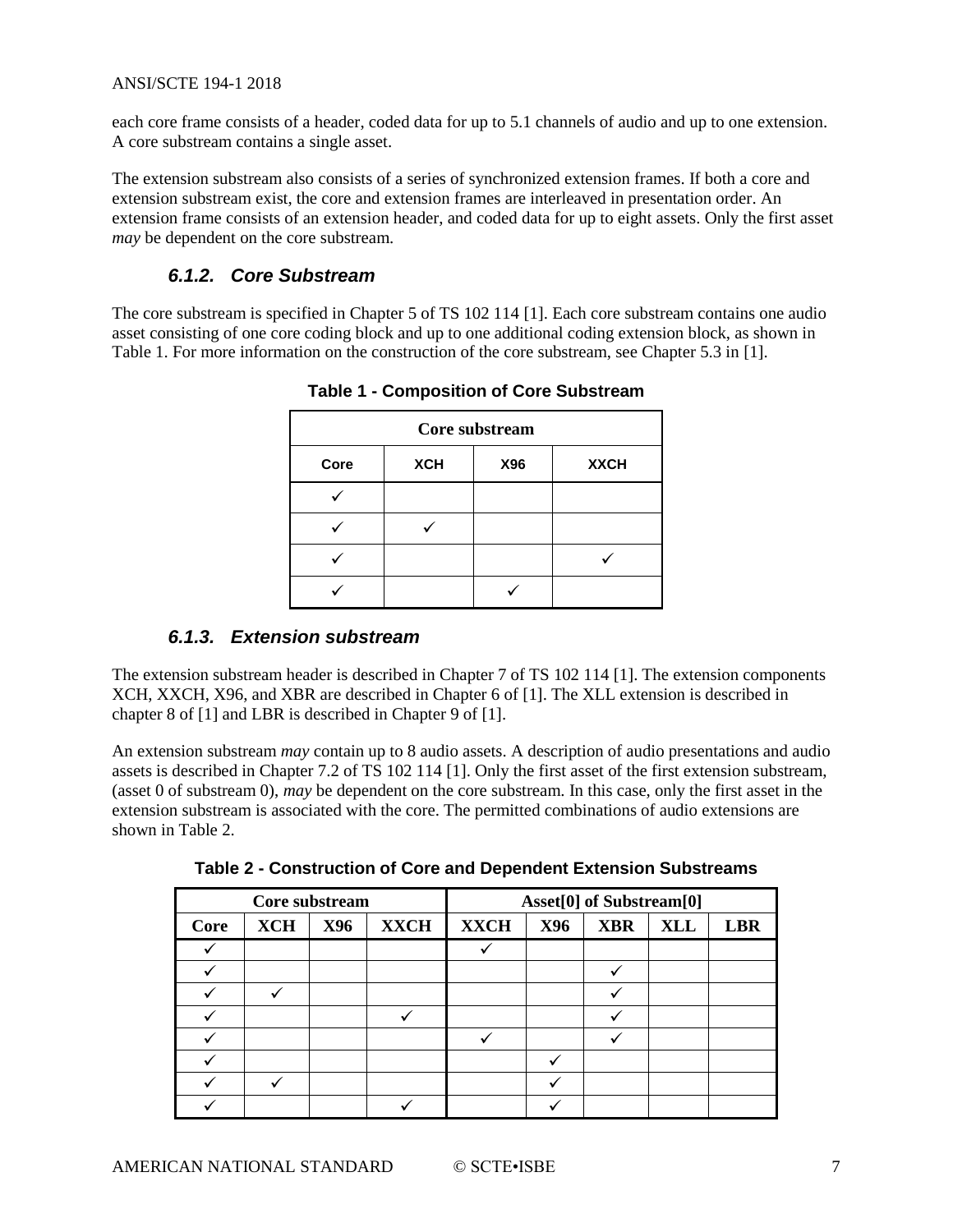| Core substream |     |     |             |             |     | Asset[0] of Substream[0] |     |     |
|----------------|-----|-----|-------------|-------------|-----|--------------------------|-----|-----|
| Core           | XCH | X96 | <b>XXCH</b> | <b>XXCH</b> | X96 | <b>XBR</b>               | XLL | LBR |
|                |     |     |             |             |     |                          |     |     |
|                |     |     |             |             |     |                          |     |     |
|                |     |     |             |             |     |                          |     |     |
|                |     |     |             |             |     |                          |     |     |

<span id="page-7-1"></span>The remaining available assets in substream 0, and all assets in substreams 1 to 3, *shall* be constructed according to [Table 3.](#page-7-1)

**Table 3 - Independent Assets in Extension Substreams**

| $Core$   XXCH   X96   XLL   LBR |  |  |
|---------------------------------|--|--|
|                                 |  |  |
|                                 |  |  |
|                                 |  |  |
|                                 |  |  |
|                                 |  |  |

## <span id="page-7-0"></span>**6.2. Bitstream Characteristics**

<span id="page-7-2"></span>For each asset, the allowable range of bit rates per channel configuration *shall* be according to [Table 4.](#page-7-2) For all cases a complete DTS-HD bitstream, (including all contained assets), *shall not* exceed 24,576 kbps.

| <b>Number of channels</b>                                                                    |              | Range of bitrates (kbps) Sampling frequencies (kHz) |  |  |  |
|----------------------------------------------------------------------------------------------|--------------|-----------------------------------------------------|--|--|--|
| Mono                                                                                         | $32 - 1524$  | 32, 44.1, 48, 96                                    |  |  |  |
| <b>Stereo</b>                                                                                | $48 - 2046$  | 32, 44.1, 48, 96                                    |  |  |  |
| 5.x                                                                                          | $128 - 4224$ | 44.1, 48, 96                                        |  |  |  |
| 7.x or greater                                                                               | $447 - 6075$ | 44.1, 48, 96                                        |  |  |  |
| Lossless (all channel configurations)   VBR up to 24,576                                     |              | 44.1, 48, 96, 192                                   |  |  |  |
| x indicates presence of LFE channel, and may be 1 or 0. $x = 0$ indicates LFE is not present |              |                                                     |  |  |  |

**Table 4 - Summary of Channel, Bitrate and Sampling Frequency** 

Audio sampling frequencies *shall* be constrained according to [Table 4.](#page-7-2)

Note that 192 kHz sampling frequency is only supported for lossless coding, where it is coded in two equal frequency bands. A decoder *may* be implemented such that this signal can be properly decoded at 96 kHz by decoding and rendering only the lower band. Similarly, for audio coded at 96 kHz using the X96 extension, a core component coded at 48 kHz *shall* always be present such that a presentation can be properly rendered at 48 kHz.

Bitstreams with channel configurations greater than 5.1 channels *shall* contain a 5.1 compatible configuration. It *should* be noted, for example, that a 7.1 channel bitstream can always be played back properly on a 5.1 only receiver. One method for performing this function is described in Chapter 8.5.2 of TS 102 114 [\[1\].](#page-3-10)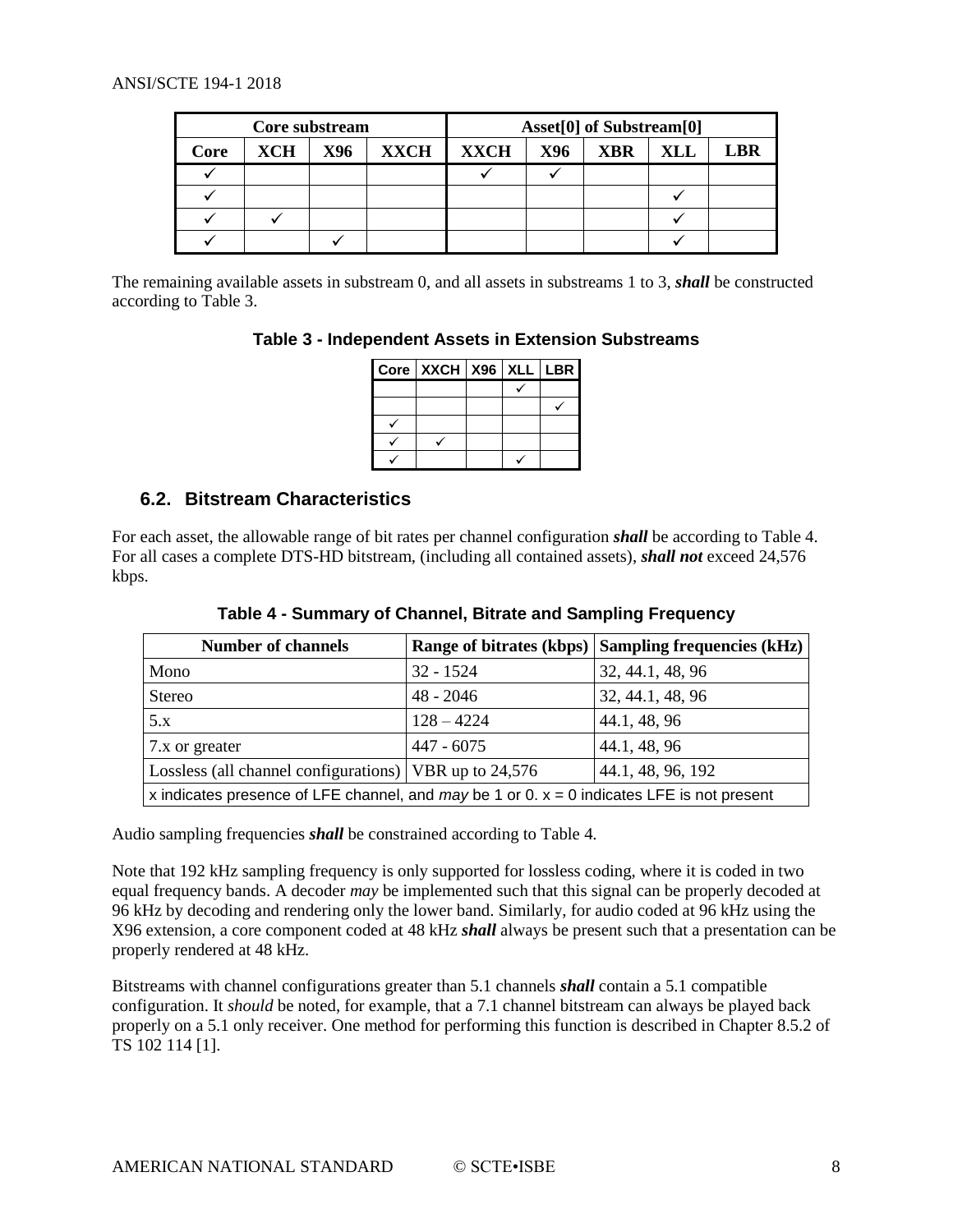## <span id="page-8-0"></span>**6.3. Metadata Support**

The DTS-HD bitstream supports a variety of metadata parameters, described in TS 102 114 [\[1\].](#page-3-10) The following sections provide a brief summary of the metadata controlling dialog normalization, dynamic range compression and down mixing.

Only one set of metadata exists for a given presentation. In the case of a core substream with a dependent extension substream, the core substream carries the metadata. When an independent presentation exists in the extension substream, the metadata is carried in the extension substream.

## *6.3.1. Dialog Normalization*

<span id="page-8-1"></span>Dialog normalization metadata **shall** be present.

For the case of the core substream, the dialog normalization metadata *may* be stored in the Rev2AUX data chunk, as described in clause 5.7.2 of TS 102 114 [\[1\]](#page-3-10) as DIALNORM\_rev2aux.

If DIALNORM\_rev2aux exists in the core substream, then DIALNORM, as described in clause 5.3.1 of TS 102 114 [\[1\]](#page-3-10) *shall* be ignored.

For the case of the extension substream, the dialog normalization metadata is stored in the parameter nuDialNormCode, as described in TS 102 114 [\[1\]](#page-3-10) clause 7.4.2.2.

The value of the dialog normalization parameters in the DTS bit stream *shall* indicate the loudness of the corresponding encoded audio content (typically of the average spoken dialogue) using LKFS units. LKFS and its loudness measurement algorithm are specified in ITU-R Recommendation BS.1770 Annex 1 [\[2\].](#page-3-11) Receivers use the value of the dialog normalization parameter to adjust the reproduced audio level to normalize the loudness.

## *6.3.2. Dynamic range compression*

<span id="page-8-2"></span>Dynamic range compression metadata in the DTS-HD bitstream is optional.

For the case of the extension substream, the equivalent metadata is stored in the header of the audio asset descriptor block of the extension substream header as described in [Table 5.](#page-9-1)